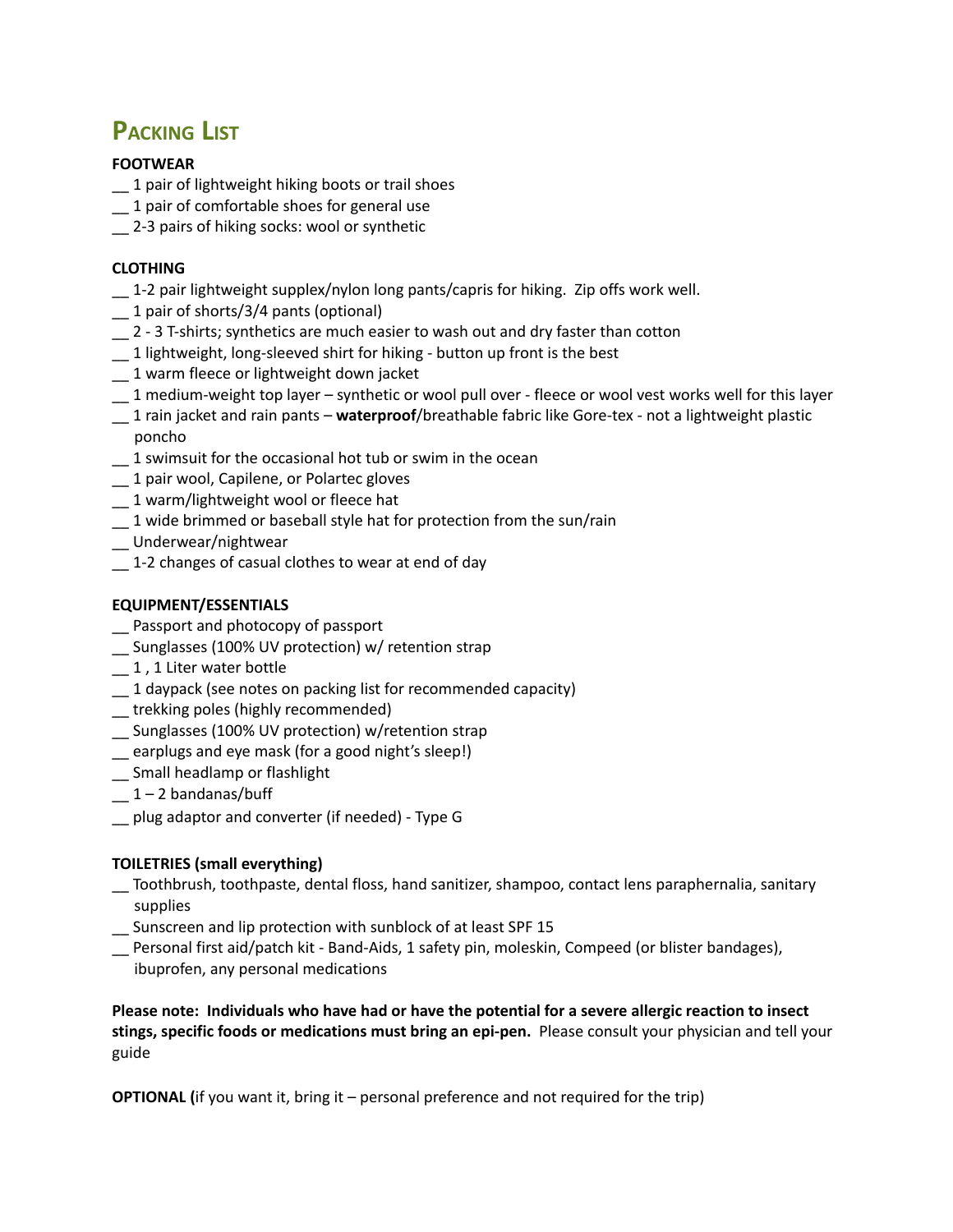- \_\_ Book, notebook, journal, pencil/pen
- \_\_ folding umbrella
- \_\_ wristwatch with an alarm or travel clock
- \_\_ 10 ft. light cord and 4-6 clothespins, detergent
- \_\_ Camera (extra battery or battery charger) and film/memory card
- \_\_ washcloth (most hotels in Europe supply towels but not wash clothes)
- \_\_ your favorite snack
- \_\_ 1 or 2 bandannas
- \_\_ binoculars

# **NOTES ON PACKING**

Adventures in Good Company's packing list includes items to help you be prepared for the various activities and conditions. It is not personalized, so please add the items that you require to travel safely and comfortably but remember – less is better! You may not use everything you bring; however, you need to come prepared for all possible weather. At the same time, you must be able to carry your own luggage, sometimes up and downstairs. Bringing a duffel bag or soft-sided suitcase with wheels, rather than a hard-sided suitcase, is easier for packing into the vans that will be transporting our luggage. **As space for luggage on our trips is limited, please do not overpack!**

**Footwear:** Well-fitting, sturdy boots or trail shoes are very important to your safety and enjoyment. If you plan to buy new shoes/boots, break them in by wearing them around town and taking some short hikes *before* your trip. For general hiking, lightweight or midweight cordura or leather boots with a Vibram sole work well. If you have weak ankles or are recovering from an ankle injury, get boots that come above the ankle– you'll find that this will give you more support in uneven or slippery terrain. Remember to waterproof your boots before the trip. Even boots billed as 'waterproof' need to be treated with a waterproofing product.

**Clothing:** The clothing listed on the packing list has been chosen for your specific trip conditions and for its versatility for layering. NO COTTON for your active wear! It should all be made from synthetic/synthetic blends, down/down blends or wool/wool blends. Layering is the most practical and efficient method of insulating the body. Several layers of varied weight materials provide better insulation than one thick Layer of clothing. Also, adding or subtracting layers allows you to adjust to the temperature at your particular level of activity.

**Rain Gear**: You will need a parka or jacket made of a coated nylon or a waterproof/breathable fabric like Gore-tex, HellyTech, Membrane, H2No, or Ultrex. **Be sure it keeps water out**. Before making this important purchase, be sure that it fits you properly. It should be large enough to fit over all your layers. In particular, the hood needs to be effective. It should shield your face from the rain and turn with your head. Movement of your arms must not interfere with the hood. Put on your daypack; can you still raise your arms? Your wind/rain pants should be comfortable, allow enough room for your layers, and permit free movement of your legs (for example, can you crouch comfortably?). Partial or full-length leg zippers are useful for easily putting your pants on over your boots. An inexpensive plastic poncho will both leak and tear easily and is not recommended.

**Daypacks:** Your daypack should be large enough to hold the following items: 1 liters of water, rain gear, lunch/snacks (for the day), sunscreen, warm layer (fleece pullover or vest), personal first aid kit,